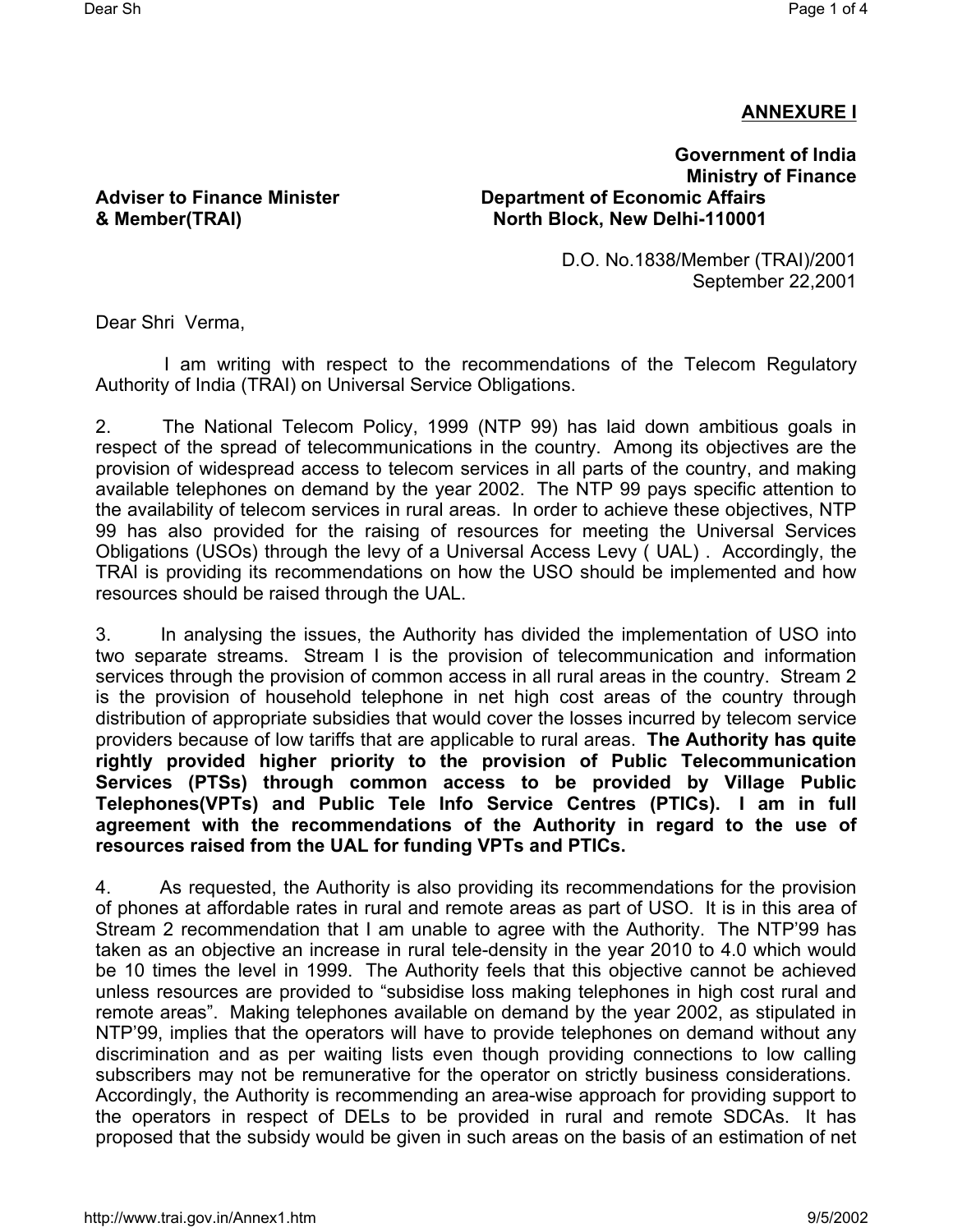cost of the given area taking into account the service revenue from all DELs in that area. It is also proposed that this subsidy will be available only in specified remote and rural SDCAs.

5. The subsidy to be given would be different for each eligible SDCA based on a costing methodology developed by the Universal Service Fund(USF) Administrator under the guidance of the TRAI. The per line net cost that would be reimbursed, would be based on the difference between per line average cost of access and the per line average total service revenue. In order to administer this system, dis-aggregated costs and revenues would have to be worked out by each operator for each of the eligible rural and remote SDCAs. The USF Administrator would also have to develop a computer based proxy cost model in order to verify the claims submitted by each of the service providers in each of the eligible SDCAs. As has been stated by the Authority, correctness of the calculations will be very crucial since tele-density is at present very low and the support required for the USO would be substantial. The Authority is also concerned that the USF should not be made use of for covering any inefficiency of the operators. Hence, the utilisation of the most costeffective equipment giving an optimal configuration to improve the telecom service requirements has to be in built in the proxy cost model. Costs should cover only the nontraffic sensitive portion of the network, the capital costs from customer premises to the line card in the exchange or the cost of the access network in case of wireless technologies. These costs should not include other fixed costs such as land and buildings or the tariff sensitive portion of the core network. Furthermore, no capital recovery of any kind should be provided on DELs given before the implementation of the USO.

6. In order to receive subsidies from the USF Administrator, each service provider would have to indicate their SDCA-wise roll out plan including projected cost and revenue at the beginning of each year. The final reimbursement from the USF Administrator would have to be based on the cost estimated by the proxy model for the network actually rolled out for the number of lines for which the support is claimed. Adjustment would have to be made for the differences between the declared roll out plan and the actual roll out achieved.

7. As may be seen from this brief description of the Authority's recommendations regarding the administration of subsides to rural and remote SDCAs, **a great deal of detailed costing information and revenue information would be required on a disaggregated basis for each eligible SDCA from each operator.** Subsequent to the receipt of all of this information, the USF Administrator would have to subject the information received to the discipline of a theoretical proxy cost model and then make decisions on actual subsidies to be distributed to each operator in each eligible SDCA. This procedure calls for an excessively large amount of information to be submitted twice in every year, once at the beginning of the year and once at the end of the year. The USF Administrator would have to have a large number of qualified staff to administer such a programme and would then have to take many decisions on the quantum of subsidy to be given to each operator in each eligible SDCA.

- 8. I feel that this is not a practicable approach for the following reasons:
	- (i) The segregation of SDCA-wise cost revenue information while taking care of all the exclusions recommended by the Authority will be difficult to be done by each operator in each eligible SDCA.
	- (ii) Many delays will occur in the transmission of such information since hundreds of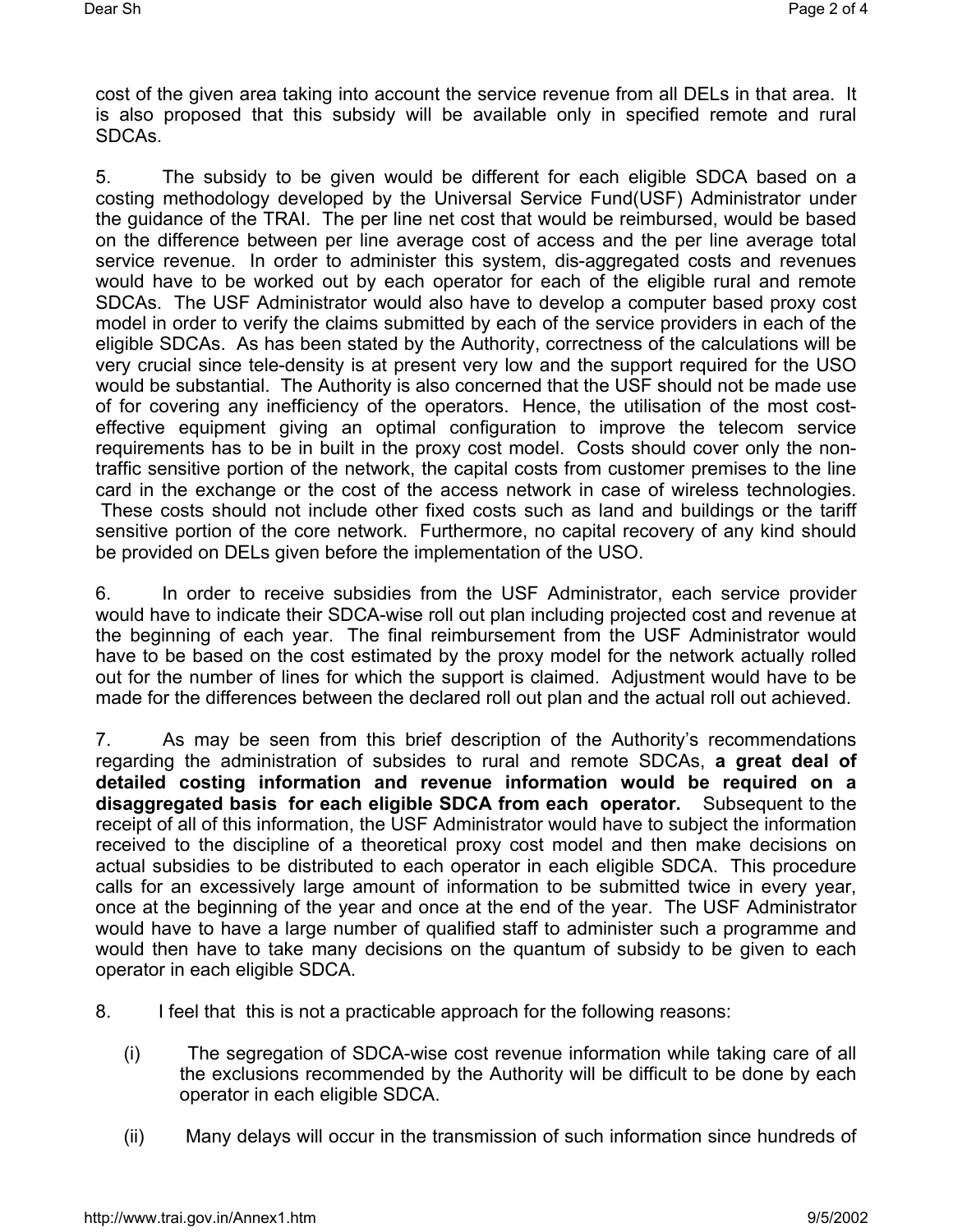SDCAs would be involved.

- (iii) Verification of such information by the USF Administrator would be very difficult to achieve since this information would come from hundreds of rural and remote SDCAs.
- iv) After such information is received, the USF Administrator would run this information through their proxy cost model and then arrive at normative levels of subsidies to be given to each eligible operator. The level of such subsidies to be given would be different for each operator in each rural SDCA.
- v) This procedure is guaranteed to give rise to a large number of disputes between the USF Administrator and the eligible operators.
- vi) The USF Administrator would also be subject to tremendous pressures from each of the operators since he would be exercising discretion on the subsidies to be given.

9. The subsidies received by each operator in each eligible SDCA will depend on the volume of net losses incurred by the operator in that SDCA, albeit qualified by the norms of the proxy cost model. Such a scheme is similar to the retention price system used for the distribution of fertilizer subsidies to fertilizer units in the administered pricing mechanism in the fertilizer industry. The experience in assessing such plant based levels of normative costs has not been a happy one, even though the number of fertilizer plants receiving such subsidies are limited in number and have audited accounts. **The problem will be much worse in the scheme proposed since the number of SDCAs will be much larger and these would of course be in rural and remote areas.** In principle also a scheme which provides an incentive to incur losses in eligible SDCAs is not desirable.

## 10. **I, therefore, feel that the scheme proposed for subsidizing rural and remote SDCAs is simply not practicable, and wrong in principle, and is likely to give rise to a great deal of difficulty and subsequent criticism both of the USF Administrator and the TRAI.**

11. There are other considerations which would suggest that it may be more practical to confine subsidies from the USO fund to be given only to VPTs and PTICs with the objective of providing 100 per cent access to people in all areas of the country, particularly, rural and remote areas. As has been projected, even by 2010, the targeted tele-density is only about 4 per cent. In other words, only the top 20 per cent of rural households (4 per cent teledensity multiplied by average family size of 5) are expected to have household level telephones by 2010. The provision of subsidy for the expansion of DELs would, therefore, imply that subsidies are to be given to the top 20 per cent of households in rural areas over this period. **There would seem to be little justification for the provision of such a subsidy to households that are the richest in rural areas. A much better objective would be to perhaps expand the programme for VPTs and PTICs even further so that subsidies are provided for the less well – off in rural areas.** At present, the objective is to provide a VPT in each village and then expand the service available to PTICs. It should be noted that the size of villages varies from 100 people or less in a village upto almost 10,000 people in some villages. Once at least one VPT is available in each village,